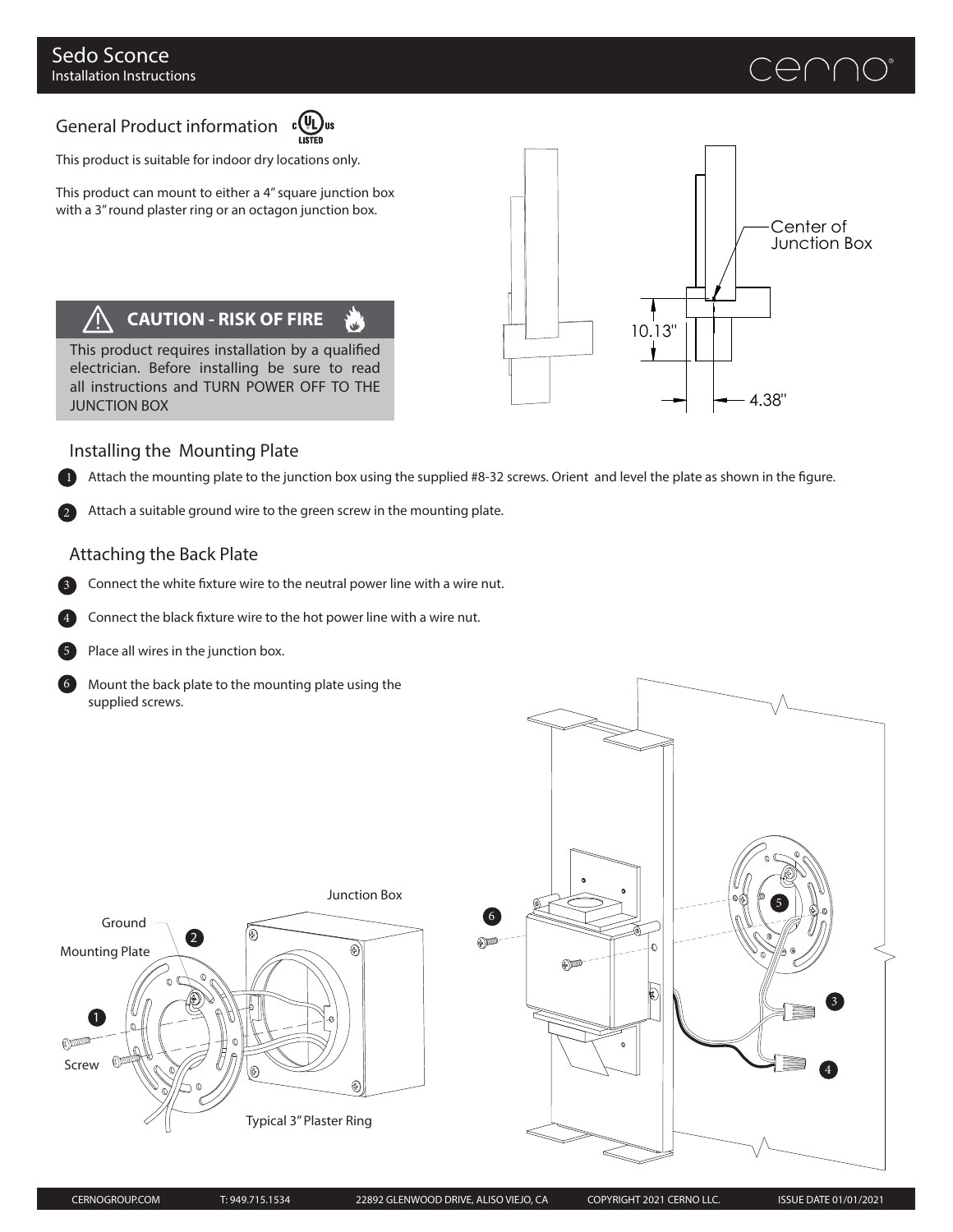

Attaching the Shade

 $7$  Slide the shade onto the posts protruding from the back plate until the back of the shade is flush with the wall.

8 Tighten the two screws on side of shade using allen wrench.